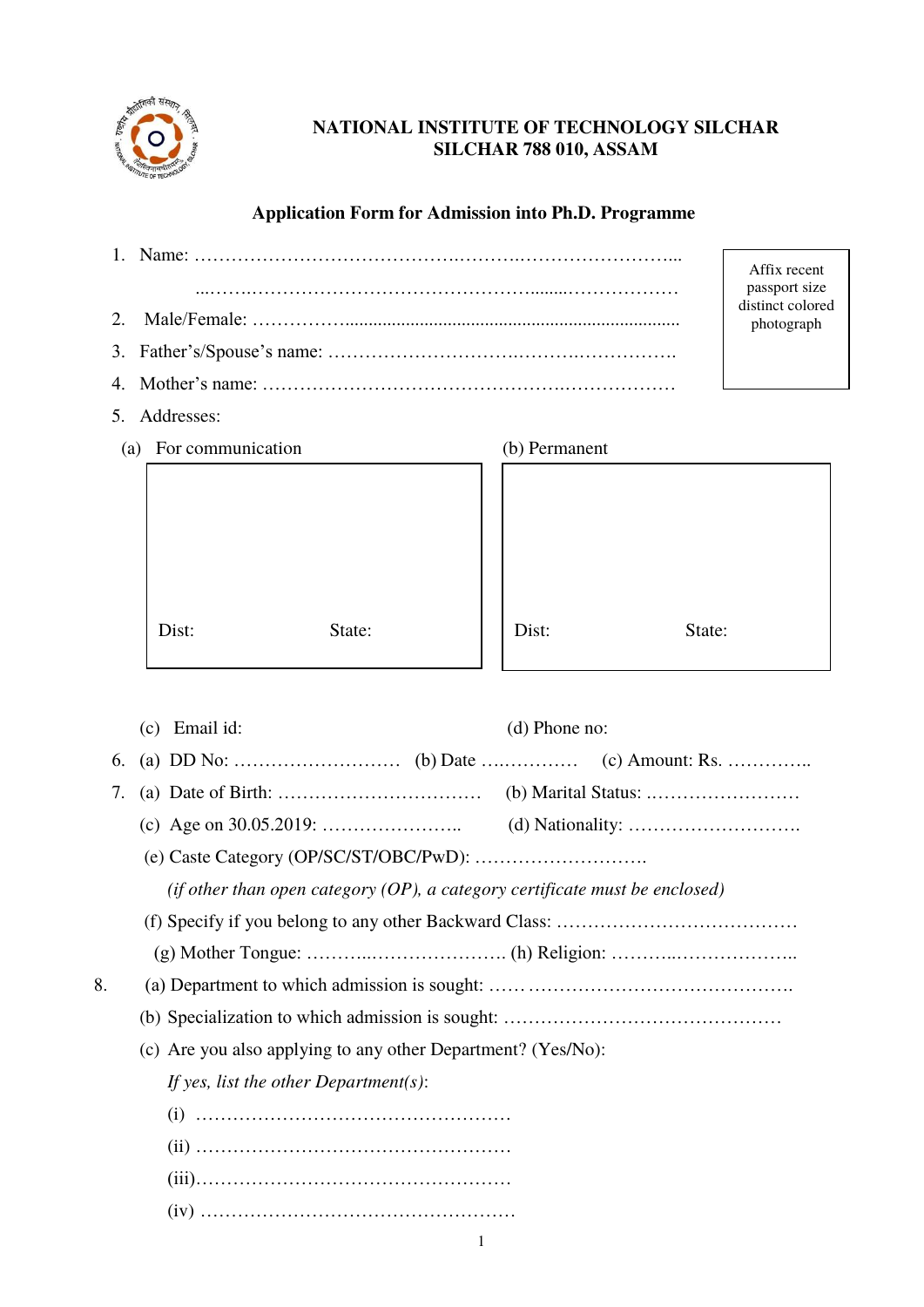(d) Category of Admission Sought (Tick appropriate one):

| Group-A (with fellowship)    |  |
|------------------------------|--|
| Group-B (without fellowship) |  |

(e) If Group-B (only applicable for applicant without fellowship) (Tick appropriate one)

| Regular            | Sponsored            | Part-time                         |  |
|--------------------|----------------------|-----------------------------------|--|
| Institute Employee | <b>Project Staff</b> | Sponsored (External Registration) |  |

9. Details of Universities/Institutions attended (from  $10<sup>th</sup>$  Standard onwards) (Attested copies of certificates and mark sheets/grade cards must be attached)

| University/College/<br><b>Board</b> | <b>Degree obtained</b><br>(with discipline) | Year | $\%$ Marks/<br><b>CGPA/CPI</b> | <b>Class Obtained</b><br>(if applicable) | Subjects taken |
|-------------------------------------|---------------------------------------------|------|--------------------------------|------------------------------------------|----------------|
|                                     |                                             |      |                                |                                          |                |
|                                     |                                             |      |                                |                                          |                |
|                                     |                                             |      |                                |                                          |                |
|                                     |                                             |      |                                |                                          |                |

10. (a) Professional Qualifying Examination Passed (attested copy of certificate must be attached):

|         | <b>GATE</b> |            |         | UGC/ CSIR NET |            |  |
|---------|-------------|------------|---------|---------------|------------|--|
| Subject | Score       | Valid upto | Subject | Score         | Valid upto |  |
|         |             |            |         |               |            |  |

(b) Any other source for fellowship/scholarship, if any:

11. (a) Professional Experience (Teaching/Research/Industrial), if any (proof to be attached).

| Name of organization | <b>Position held</b> | Type of work | Period |    |  |  |
|----------------------|----------------------|--------------|--------|----|--|--|
|                      |                      |              | From   | To |  |  |
|                      |                      |              |        |    |  |  |
| (ii                  |                      |              |        |    |  |  |

# (c) Give the details of "Journal Papers in SCI/Scopus (if any):

| Sl. No. | <b>List of Authors</b> | Title of the<br>Paper | Name of the<br>Journal | Publication details (Vol., Year,<br>pp., DOI) |
|---------|------------------------|-----------------------|------------------------|-----------------------------------------------|
|         |                        |                       |                        |                                               |
| (ii)    |                        |                       |                        |                                               |

12. (a) If employed, name of the present employer:

………………………………………………..

(b) Whether employer's permission obtained? (Yes/No): ………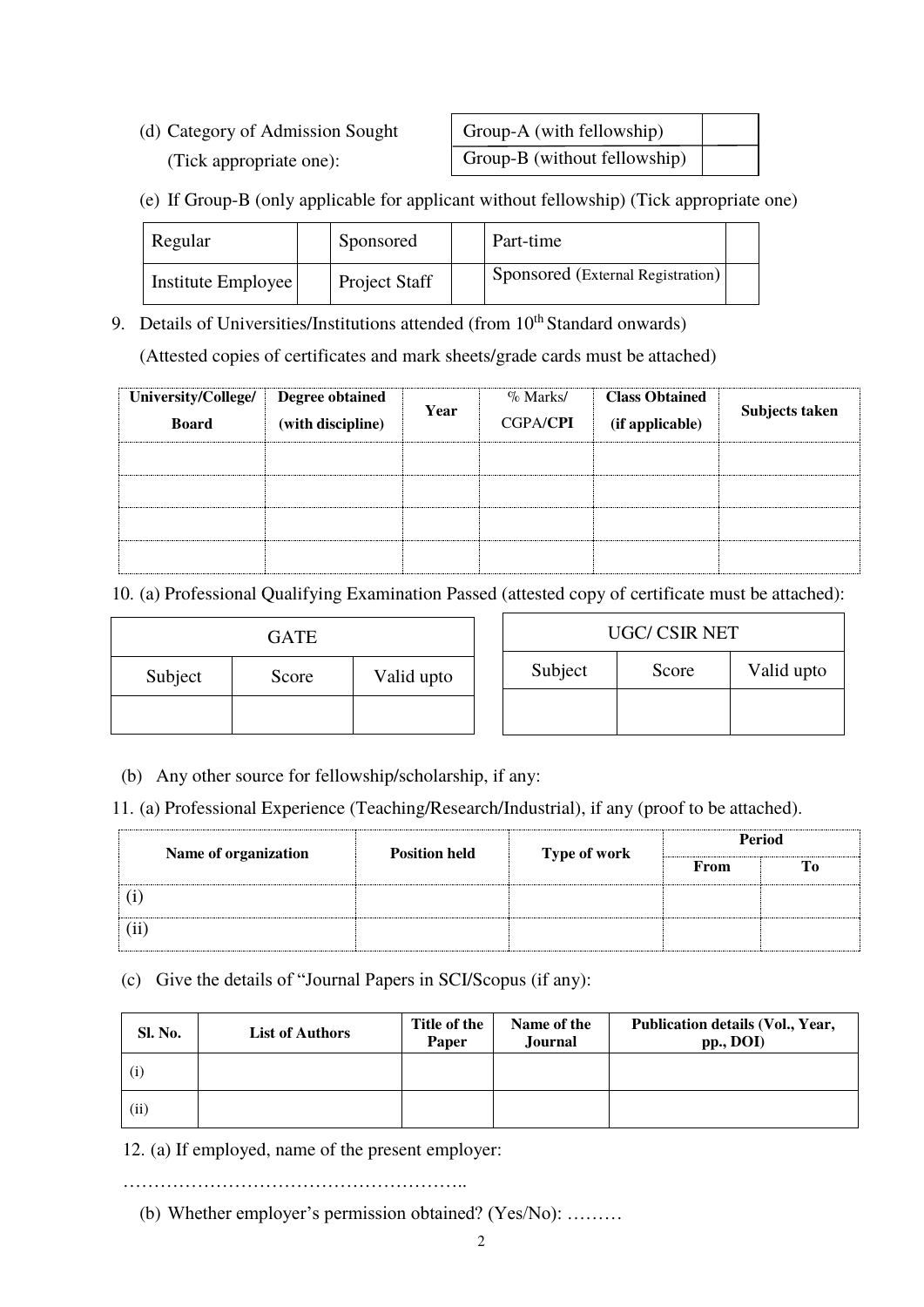# (c) If yes, NOC in form-I/II-A/II-B/III/IV enclosed: ………..

13.List of Enclosures:

| (a) | (c) |
|-----|-----|
| (b) | (d) |
|     | ___ |

# **Declaration**

I hereby declare that the entries made in this application form are correct to the best of my knowledge and belief. If selected for admission, I promise to abide by the rules and regulations of the Institute as amended from time to time.

I note that the decision of the Institute is final in regard to selection for admission and assignment to a particular department and field of study. The Institute shall have the right to take any action it deems fit, including expulsion, against me at any time after my admission, if it is found that information furnished by me are false or incorrect. I shall abide by the decision of the Institute, which shall be final.

Place: Date:

Signature of the applicant

|                                       | For office use only        |                               |
|---------------------------------------|----------------------------|-------------------------------|
| % of B.Sc./B.Tech. marks/Grade        |                            | Performance of Selection Test |
| % of M.Tech./M.Phil/M.Sc marks/ Grade | Position in order of merit |                               |
| <b>GATE/NET</b> score                 | Category(OP/SC/ST/PH)      |                               |

## Recommended for admission:

Signature of member Signature of member Signature of member

# Chairman, Departmental Ph.D. Admission Committee

- a. To be filled by Institute Ph.D. Admission Committee:
	- (i) Verified and found suitable and recommended to Chairman, Senate for admission
	- (ii) Not recommended for admission, with reason(s): ……………………………………………………………………………

(Signature of members): ……………… …………........ .......................

b. Admitted on approval of Chairman, Senate.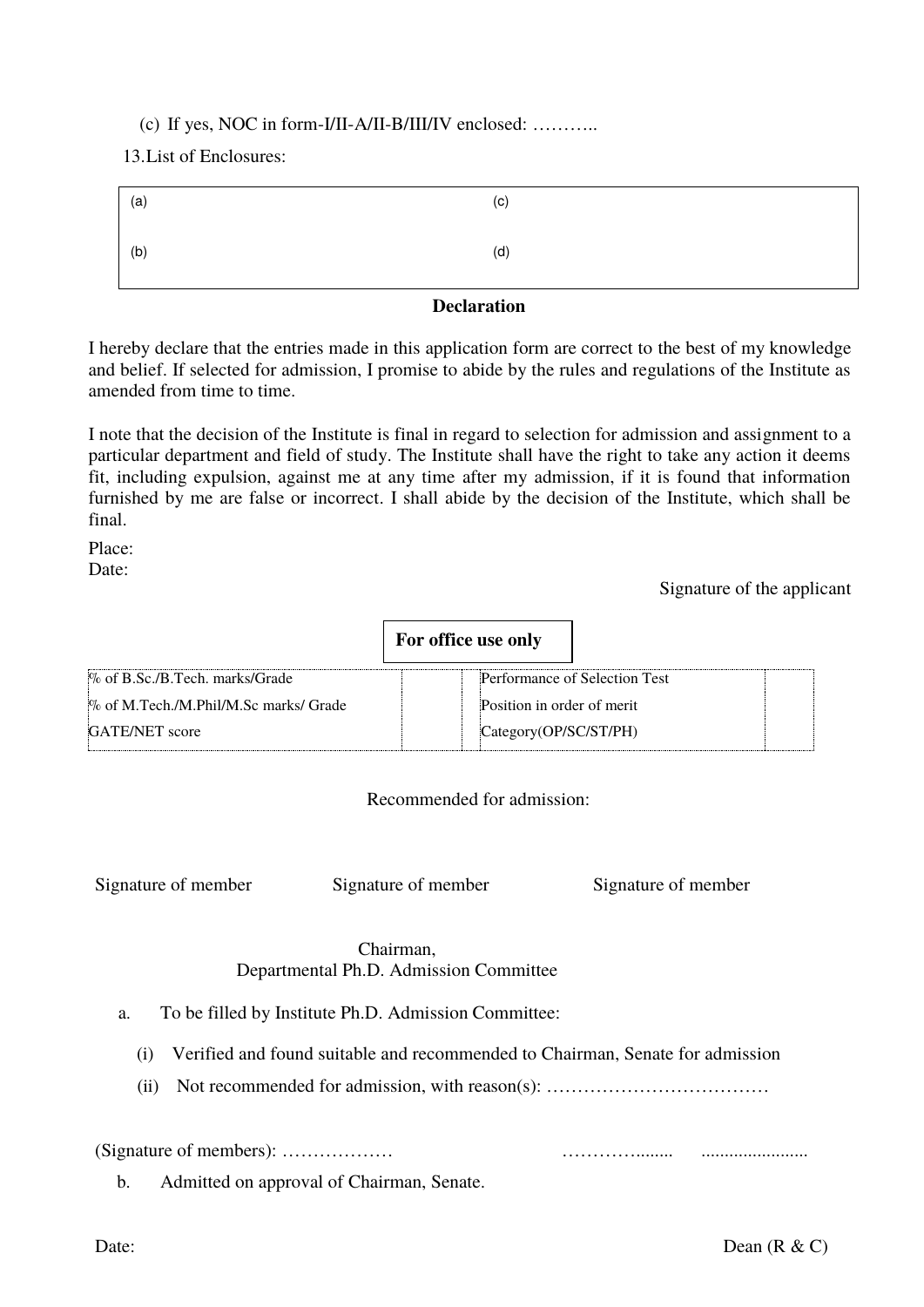#### **FORM I**

#### **SPONSORSHIP LETTER FOR FULL-TIME PH.D. PROGRAM**

(Should be typed on the letter head of the sponsoring organization)

Reference No.

Date:

To

The Director National Institute of Technology Silchar Assam 788010

#### **Sub: Sponsoring an Employee for Ph.D. Program**

Dear Sir,

We hereby sponsor the candidature of Mr./Ms./Mrs. \_\_\_\_\_\_\_\_\_\_\_\_\_\_\_\_\_\_\_\_\_\_\_\_\_\_\_\_\_\_, Designation: \_\_\_\_\_\_\_\_\_\_\_\_\_\_\_\_\_\_\_ who is a regular employee in our organization, for joining Ph.D. Program in the department of \_\_\_\_\_\_\_\_\_\_\_\_\_\_\_\_\_\_\_\_\_\_\_\_\_\_\_ at your Institute as a full-time student.

It is certified that he/she has completed two years of service in our organization as a regular employee. He/she has gained experience in the field(s)  $\frac{1}{\frac{1}{1-\frac{1}{1-\frac{1}{1-\frac{1}{1-\frac{1}{1-\frac{1}{1-\frac{1}{1-\frac{1}{1-\frac{1}{1-\frac{1}{1-\frac{1}{1-\frac{1}{1-\frac{1}{1-\frac{1}{1-\frac{1}{1-\frac{1}{1-\frac{1}{1-\frac{1}{1-\frac{1}{1-\frac{1}{1-\frac{1}{1-\frac{1}{1-\frac{1}{1-\frac{1}{1-\frac{1}{1-\frac{1}{1-\frac{1}{1-\frac{1}{1-\frac{1}{1-\frac{$ 

If selected, we shall relieve him/her from his/her duties to join the program during the first three years of the Ph.D. Program.

**Signature and Seal of the Sponsoring Authority**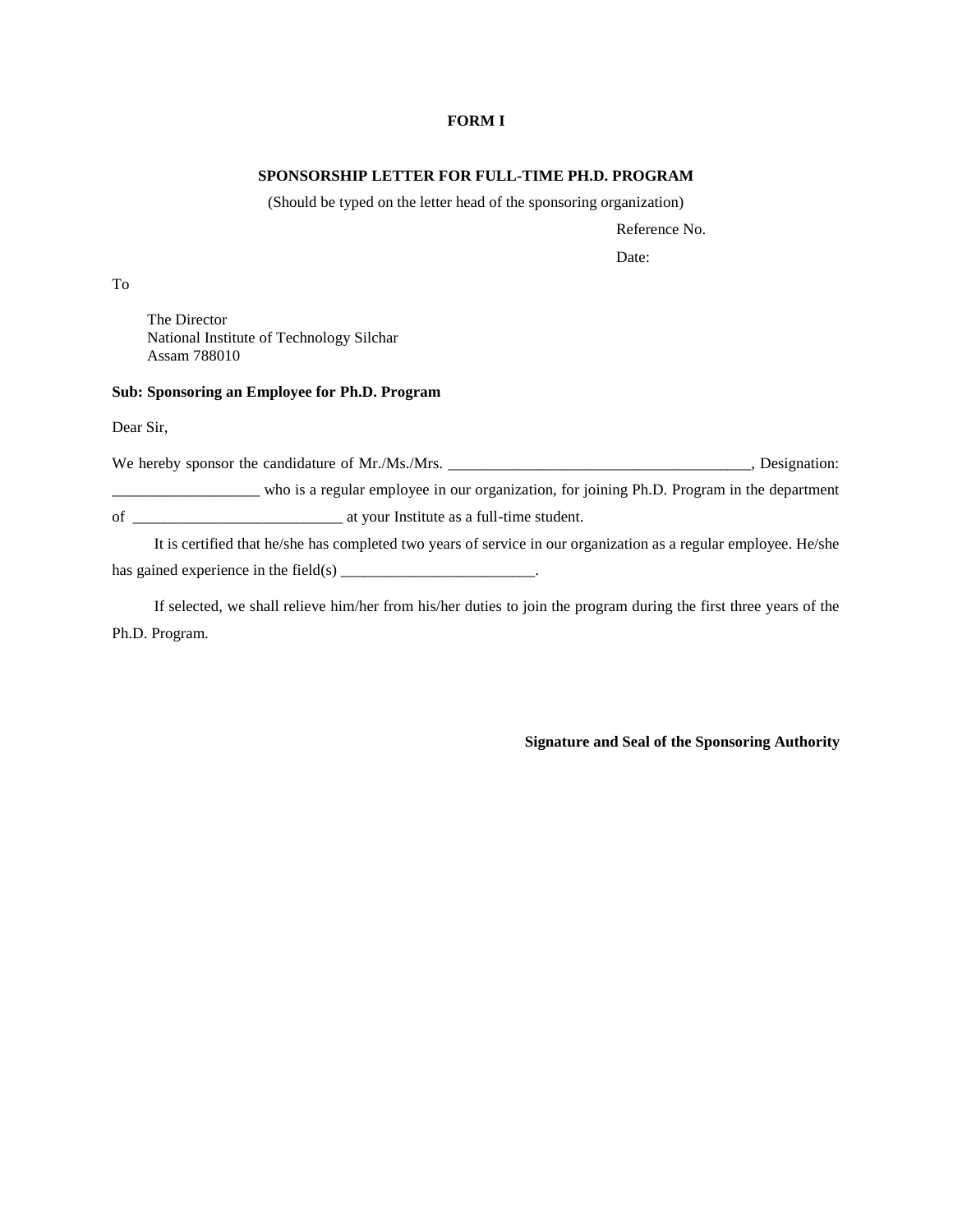### **FORM II-A**

#### **No Objection Certificate for Part-Time Students**

#### (Should be typed on the letter head of the sponsoring organization)

Reference No.

Date:

To

The Director National Institute of Technology Silchar Assam 788010

#### **Sub: No objection Certificate**

Dear Sir,

We have no objection if Mr./Mrs/Ms. , Designation: , Designation: an employee/project staff in our organization, is admitted to the Ph.D. Program in the department of at your Institute as a part-time student.

It is certified that he/she has completed one year of service in our organization. If selected, we shall sanction him/her leave of absence to attend classes/research work at NIT Silchar during the Ph.D. program.

**Signature and Seal of the Sponsoring Authority**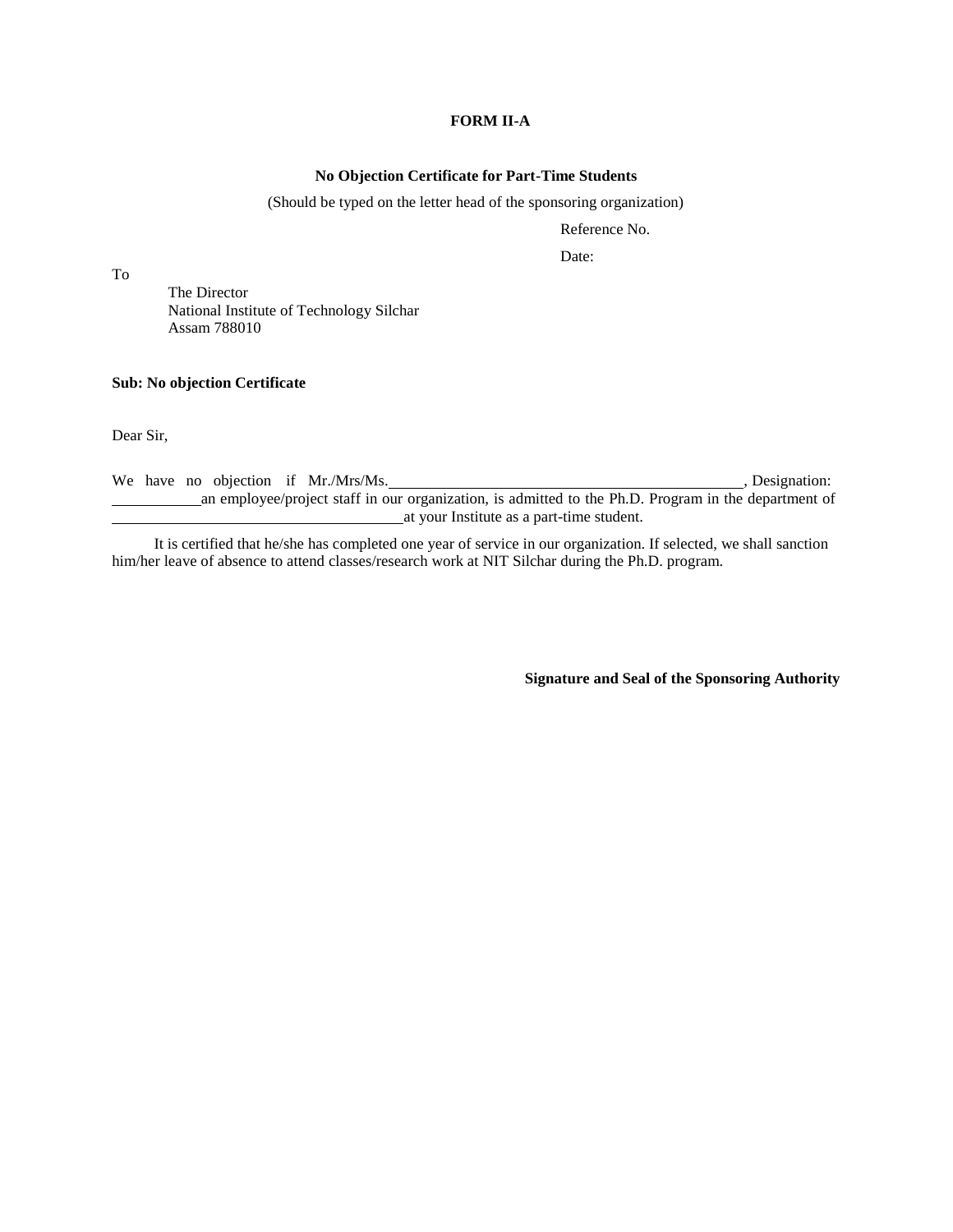

## **NATIONAL INSTITUTE OF TECHNOLOGY SILCHAR**

### **FORM II-B**

**No Objection Certificate for Admission into Ph.D. Program (Institute Employee)**

Reference No.

Date:

It is certified that we have no objection if Mr./Mrs/Ms.

Designation: , a (regular/contractual) employee of this Institute, working in the department of. is admitted into the Ph.D. Program in the department of at this Institute as a part-time student.

If selected, he/she shall be allowed to attend classes/research work without affecting normal duties assigned to him/her.

Signature of Head (Department: )

Signature of Director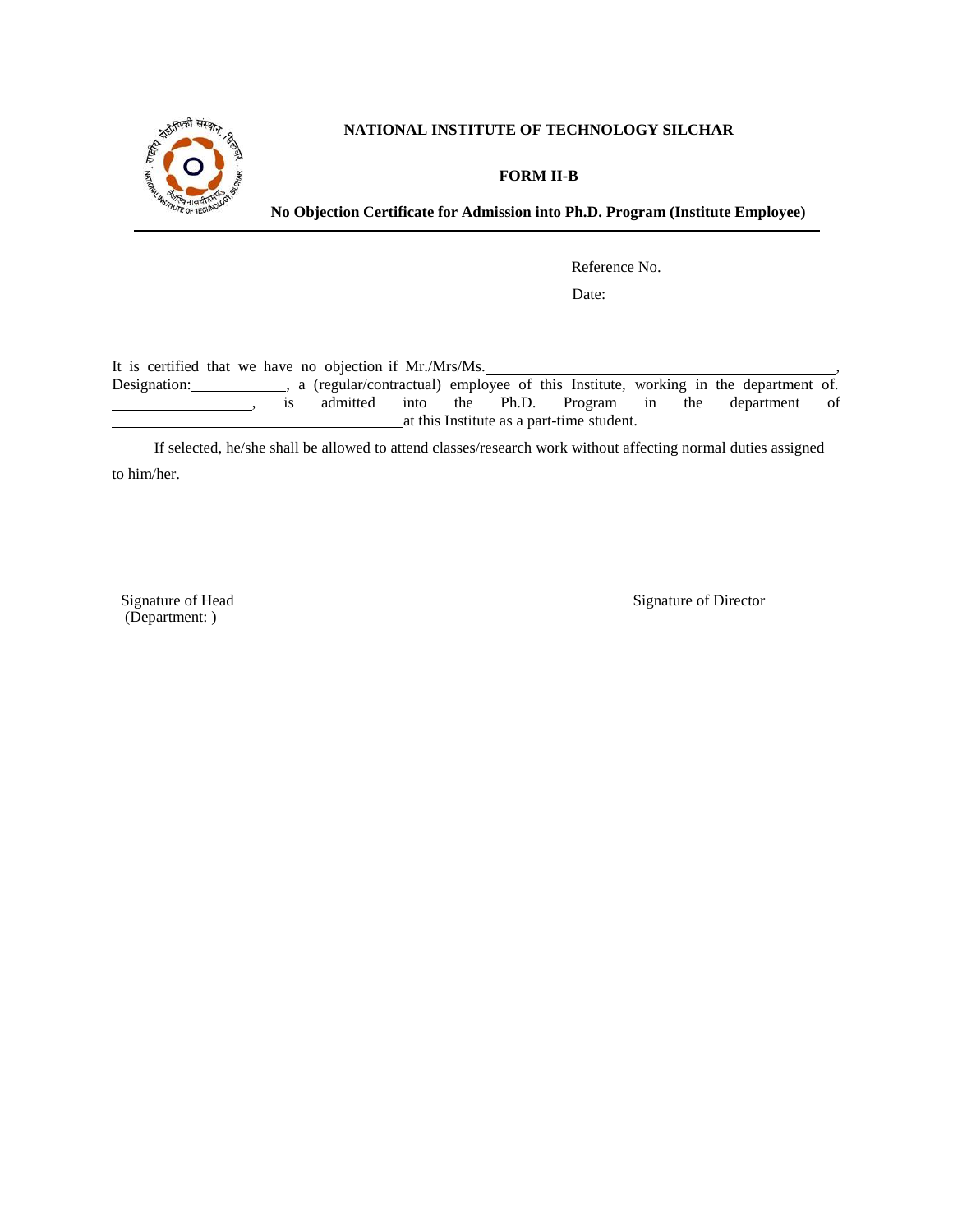

### **NATIONAL INSTITUTE OF TECHNOLOGY SILCHAR**

**FORM III**

**No Objection Certificate for Admission into Ph.D. Program (Project Staff)**

Reference No.

Date:

To

The Director National Institute of Technology Silchar Assam 788010

#### **Sub: No objection Certificate**

Dear Sir,

|                                            |                                                                                 |  |  |  | We have no objection if Mr./Mrs/Ms. |  |  |  |  |  |     | Designation:                                          |  |
|--------------------------------------------|---------------------------------------------------------------------------------|--|--|--|-------------------------------------|--|--|--|--|--|-----|-------------------------------------------------------|--|
|                                            | a project staff, under the project: (title of the project), Sanction letter no. |  |  |  |                                     |  |  |  |  |  | . m |                                                       |  |
|                                            | the department of                                                               |  |  |  |                                     |  |  |  |  |  |     | is admitted to the Ph.D. Program in the department of |  |
|                                            | of NIT Silchar as a part-time student. It is certified that the said            |  |  |  |                                     |  |  |  |  |  |     |                                                       |  |
| project shall continue for two more years. |                                                                                 |  |  |  |                                     |  |  |  |  |  |     |                                                       |  |

If selected, we shall allow him/her to attend classes/research work under the said project at NIT Silchar during the Ph.D. program without affecting normal project work assigned to him/her.

Signature of Project Investigator (Name)

Signature of Dean (R & C)